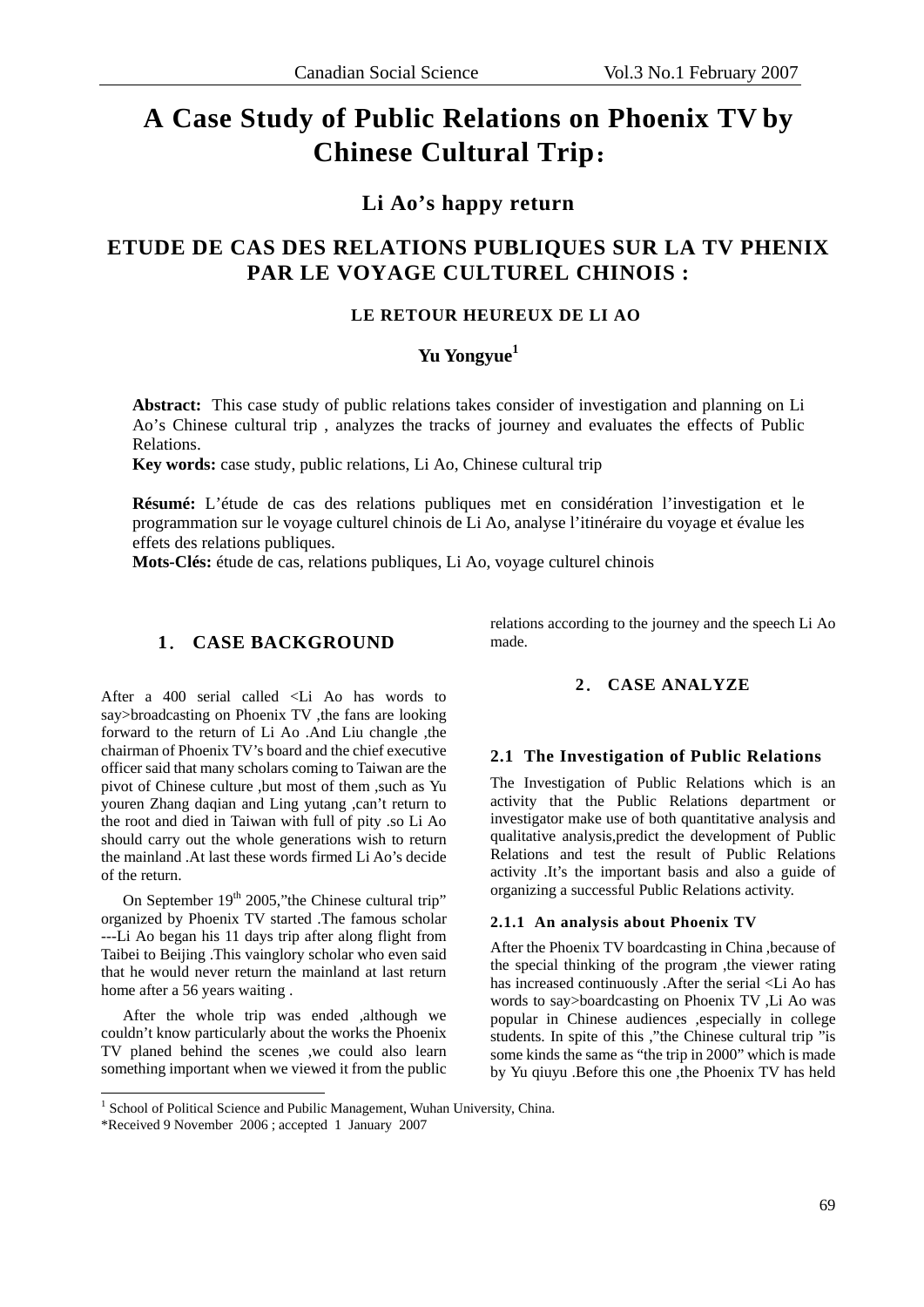some similar trips such as "trip in Europe" "trip in Africa" "trip of two Poles" and so on .We can certainly consider that there are much experience and some special factors for Phoenix TV .

#### **2.1.2 An analysis about Li Ao**

Li Ao has ever claimed that he will never return the mainland ,but what's the reason that makes him change his mind and finally return home? <finance and economics Times>report that the Phoenix TV makes it in a dinner.The boss of the Phoenix TV Liu changle came to Taiwan to celebrate Li Ao's birthday. In the party ,he invite Li Ao to have a visit to the mainland ,but Li Ao refused at first and said that he was afraid of traelling on plane ,but when Liu changle spoke of the facts that many scholars coming to Taiwan are the pivot of Chinese culture ,but most of them ,such as Yu youren Zhang daqian and Ling yutang ,can't return to the root and died in Taiwan with full of pity .so Li Ao should carry out the whole generations wish to return the mainland .Li Ao wanted to change his mind. He asked "if I return ,will the Phoenix TV organize it " Liu changle promised with no doubt .In fact ,there are many fans in the mainland want to see Li Ao's return and Li Ao himself also said:"I want to return to feel the Chinese culture and history " he even wrote some words to make his attitude clear :"Taiwan is a part of China ,so is the mainland "Besides that ,Li Ao read a lot of history and politic books before his setting off .There are even some chairman Hu jintao's speech in these books.

#### **2.1.3 An analysis about publics**

Before the activity began ,a journalist from <Chinese youth>had made an investigation .He found that most of college students expected Li Ao's return very much .In fact ,Li Ao's special point of view his keen words in politics and his persisting belief attract a lot of readers and audiences .On June this year ,a news that Peking University and Qinhua University would invite Li Ao to have a speech was popular on Internet ,many people go on Phoenix.com to ask whether the news is true or not .

According to the analysis above ,we can learn that before the activity begins , Phoenix TV and Li Ao both prepared sufficiently .The trip ,to Phoenix TV ,is a stratagem of publicity to spread its brand .The trip ,to Li Ao ,is a free "return home "journey .The trip ,to audiences ,is a travel on TV which is much more interesting than travel on map.

### **2.2 Public Relations Planning**

Public Relations Planning is an activity that before the incident happen ,people thought about it carefully and prepared sufficiently ,then they acted as soon as something had happened to make things develop in the route they expected .Public Relations planning is also a process of planning best scheme that we should plan and operate to the whole process of the activity strategically

and analyze the circumstance practically

#### **2.2.1 Which identity will Li Ao be in this trip .**

Before Li Ao ,Lian zhan and Song chuyu have already visit the mainland ,but Li Ao's identity is more complex. He's not only a historian ,but also a writer who claimed that he had written more than 15 million words ,and he's a politician and a program host on Phoenix TV. Towards the sponsor and Li Ao ,an identity of a scholar is perfectly fit. On one hand ,he is really an excellent scholar , on the other hand, this identity can bring him many convenient. In fact ,when Li Ao was at the Peking University the Peking University emphasized again and again that the Peking University received Mr Li as an important scholar and the purpose of the activity in campus was also taking academical exchanges .A director revealed that Li Ao's identity differed from Lian zhan and Song chuyu ,we would never emphasize the politician but only care about his scholar's identity. According to these , Phoenix TV and Li Ao are thoughtful about this aspect and posit them very accurate.

#### **2.2.2 How to choose medium**

No doubt that Phoenix TV will publicize the activity greatly .But in the mainland ,only one medium is obviously not enough. In fact ,oversea and Chinese mediums are both concerned with this activity. Many influential mediums appointed special correspondents to report every movement of this activity. The report raised the popularity of the trip at the time of satisfying public's desire of knowing what happened .

#### **2.2.3 How to choose the time and the place to go**

#### The trip's route:

Taibei Hong Kong Beijing Shanghai Hong Kong Taibei.

Beijing has very special meaning to Li Ao ,because it means an unforgettable childhood and an unrealized dream for several decades. Li Ao's family have ever lived in Beijing for a period of time and he himself studied in Beijing .But these are not the main reason he come here ,the two lectures in Peking University and in Qinhua University seem much more important .Li Ao also has ever lived in Jigui primary school then "Unfortunately" Fudan University was holding school 100 anniversary activities when Li Ao came to Shanghai.Li Ao thought a lot about where he would go and he wanted his Chinese cultural trip be a consective whole ,and be a full stop ,not a comma. When he was in Beijing, he told correspondents that his lecture in Fudan University was the continuation of the lecture in Peking University and Qinhua University

There is his time schedule:

 $19<sup>th</sup>$  dark arrive in Beijing

 $20<sup>th</sup>$  morning visit Beijing palace museum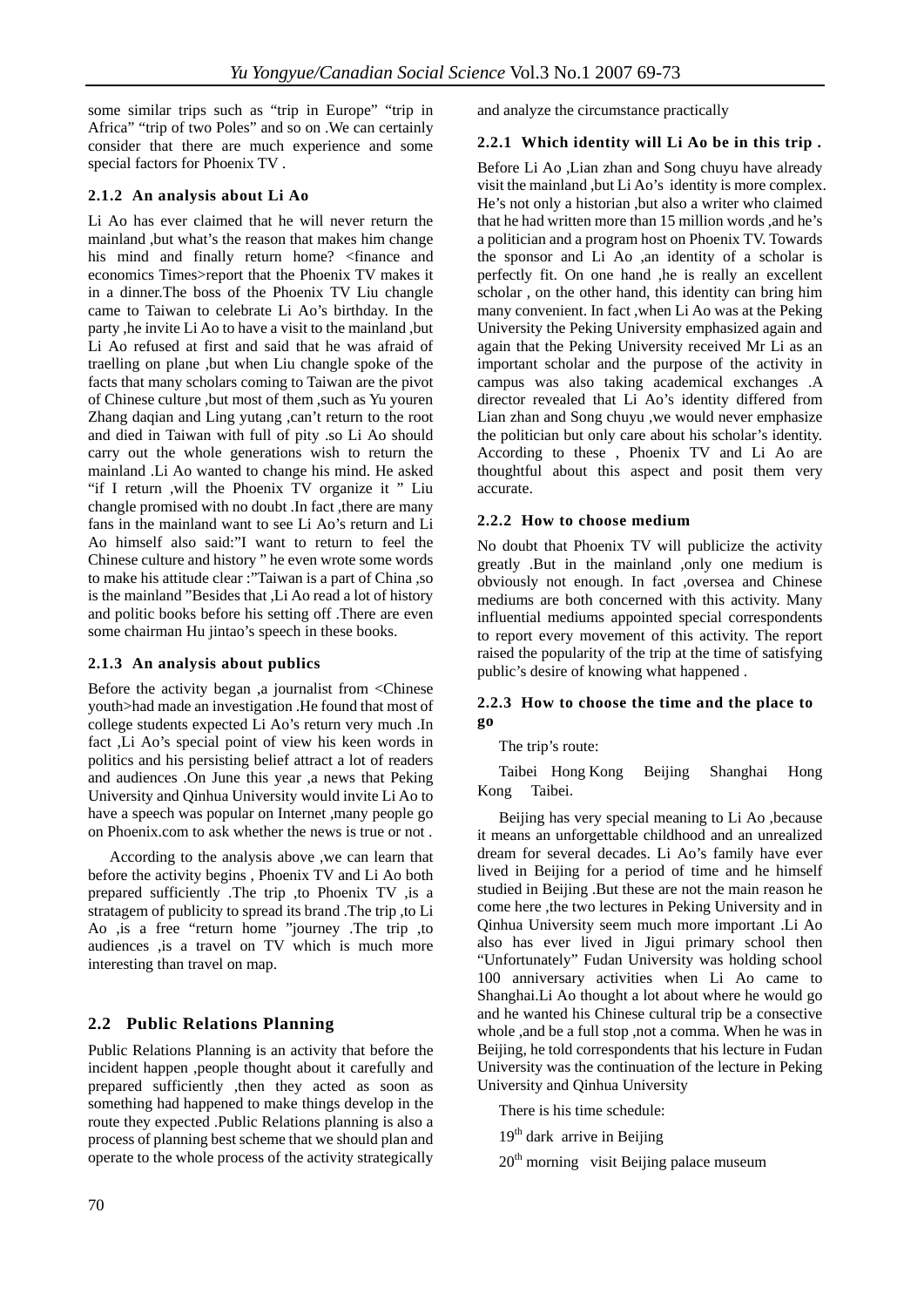$21<sup>st</sup>$  morning have a lecture in Peking University

 $22<sup>nd</sup>$  have program on TV a meeting with old classmates

23rd have a lecture in Qinhua University

 $24<sup>th</sup>$  cheating on Internet

25<sup>th</sup> fly to Shanghai

 $26<sup>th</sup>$  morning have a lecture in Fudan University

 $27<sup>th</sup>$  afternoon a conference with correspondent

 $28<sup>th</sup>$  go to Hong Kong have another conference in Haiyi hotel

30<sup>th</sup> return Taibei

#### **2.3 Practice of Public Relations**

Practice of Public Relations is a process of spreading information and the implement of target and project of the plan

#### **2.3.1 Early Publicity**

Lately , <Southern Person Weekly> make an cover article for Li Ao .Wan jingbo have a long talk with Li Ao .We don't know whether it is an coincidence ,but this article makes an foreshadowing to Li Ao's Chinese cultural trip .On  $8<sup>th</sup>$  September , Phoenix TV announced this news to mediums. On  $12<sup>th</sup>$  September , Phoenix TV convened a correspondents conference about the Chinese cultural trip in Taibei ,Beijing and Hong Kong .Every medium paid extreme concern to this conference and hope to know more details about the trip. There's no doubt that the conference is full of value for news ,but the main purpose of it is to attract the concern of publics and mediums. At last ,the conference got a perfect result.

#### **2.3.2 Follow the tracks of journey**

On 19<sup>th</sup> September 2005, Li Ao began his Chinese cultural trip from Beijing .There are nearly twenty guards next to him when he has just left the plane .No matter where he go ,there are always some guards next to him.

Morning on  $20<sup>th</sup>$  Li Ao visited the Beijing Palace Museum. When Li Ao was on the Tian an gate ,he was invited to write something on the message book .He wrote:" Xiu Qi Yu Gong" .He explained that "Xiu" means happy and "Qi" means sad ,this words has two meanings ,"Gong" also indicates Communist Party.

On  $21<sup>st</sup>$  Li Ao came to Peking University to have a lecture. He has a strong connection with this University because his father and his two sisters all graduated from this University. Then to fit the identity of him and to express the respect to him the University arranged Li Ao to read the ancient books in Peking University library which is the biggest one in Asia. Besides that ,Li Ao also would have a lecture in office auditorium where

Clinton and Putin had ever given lectures.

In the meanwhile,Li Ao went to a hospital to visit a 15 years old cancer sick child whose name is Wu ziyou .He became a fans of Li Ao after read Li Ao's books. Few months ago he wrote to Li Ao and told his story ,so Li Ao decided to visit him.

When Li Ao came to his former elementary school, pupils present their pictures and calligraphy to Li Ao as the gifts and Li Ao presents his work <Temple Fayuan of Beijing>to his elementary school ."What's your feeling when you return the school?" a journalist asked . Then he answered :"I'm talking with the former me ."

At 3:50 pm, Li Ao ended his visit to elementary school and called on his former teacher Lu rongkun . Although teacher Lu can't speak because of Parkinson's disease ,she was still happy when she saw her former student. It was raining heavily ,when Li Ao would leave ,he found that a foot of the teacher wasn't on the pedal, he returned and told her daughter ,and then he waved to them and left.

On  $25<sup>th</sup>$ , Li Ao arrived in Shanghai .At the former Jigui primary school ,he received his registered card which contained his school number "5989". At last he said that he didn't prepare gift but he said :"I have carried myself to here ,so I'm the gift."

On 26<sup>th</sup>, after having a lecture in Fudan University, Li Ao can't help remember his childhood while he went on oriental pearl tower to see the city's night scene.

On  $27<sup>th</sup>$ , A correspondent asked:" when will you visit mainland again at a conference hold in Shanghai .And Li Ao said he was 70 and the next one should be the spirit coming back. The tough Li Ao displayed his sentimental part in a connotative way.

On  $28<sup>th</sup>$ , Hong Kong mediums asked that when you returned ,whether there would be criticise or not and how could you face . Li Ao made a vivid metaphor :"the cat return ,the mice should be quiet."

On 30<sup>th</sup>, Li Ao arrived in Taibei, and ended the trip completely.

#### **3. EVALUATION OF PUBLIC RELATIONS**

Evaluation of Public Relations is an evaluation of Public Relations results. It will summarize the good results we made in Public Relations activity, and it can help us to know where the deficiency is .At last , it provide basis to continue our activity. The Evaluation of Public Relations which can promote our comprehension to the activity result is the last stage of this Public Relations work process. It's not a simple summary after the activity we can carry out the target smoothly according to an efficient evaluation.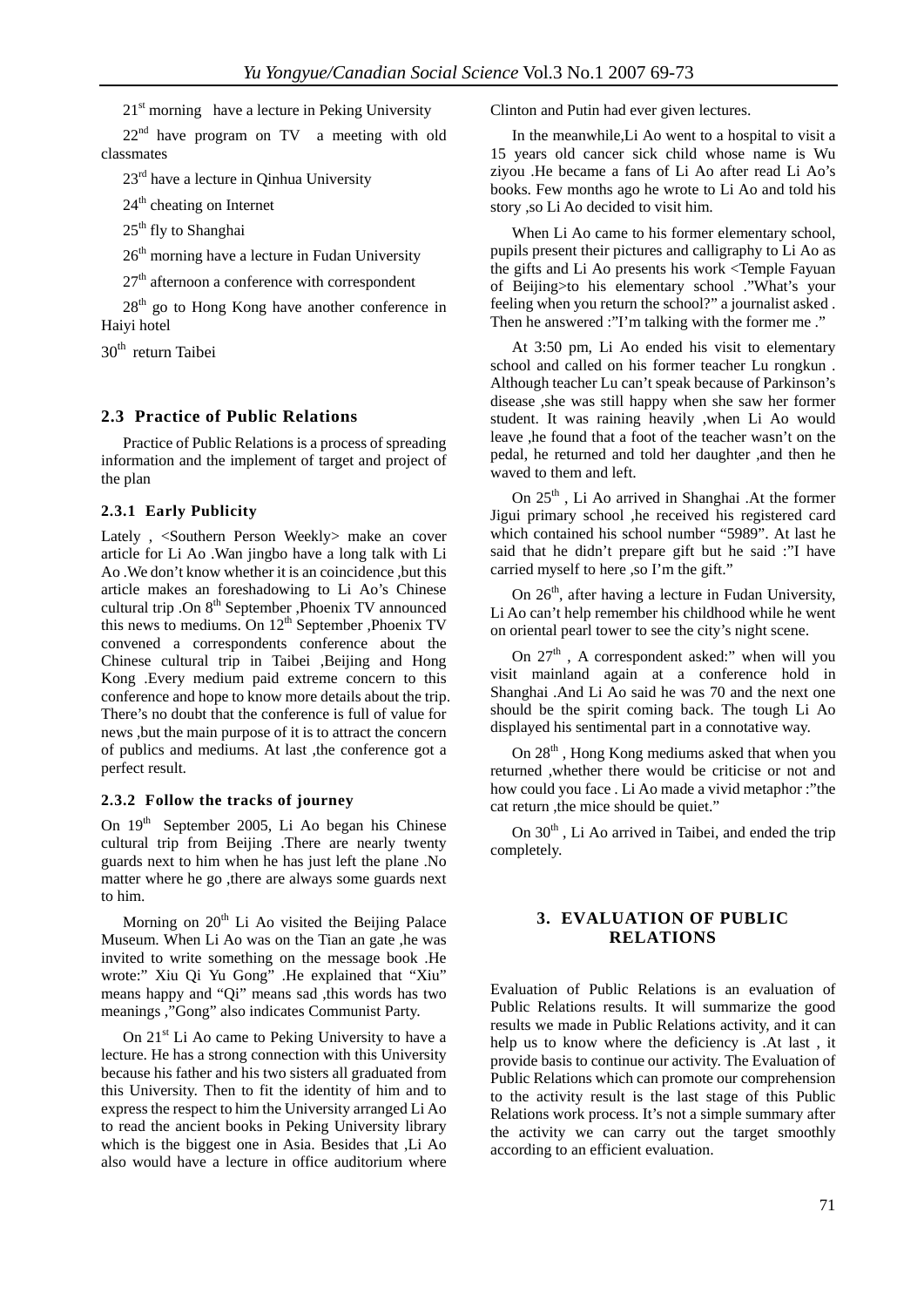#### **3.1 Li Ao's evaluation**

Li Ao's made an warm heart evaluation at the end of this trip. He said :"A Scottish musician Barry said that God gave us memory ,so there are roses on December .But I gave myself memory ,Beijing and Shanghai gave me memory ,so spring is still there on September.

Li Ao said that he never took dreams ,he only took eyes to see the progress of our country.

It's not only a "cultural trip" to Li Ao ,it's also a "return trip" with full of warm ."our roots are in China" Li Ao said.Perhaps the impression of the trip will make him remember the spring on September forever.

#### **3.2 The chairman of Phoenix TV's board ,chief executive officer Liu changle's evaluation.**

As the boss of sponsor, Liu changle said that the warm echo and the huge concern the trip had led to had exceeded the expectation of the sponsor. Liu changle also spoke of the three significance of this trip. When he answered the questions at the conference holding in ICC.

The first .This is a "cultural return trip" Li Ao's cultural home is in Beijing and also a part in Shanghai. The politics represents the position problem. The economy represents the benefits problem. Only culture represents sincerity .Both Li Ao's actions and the concern of the mainland's mediums give expression to the self-identity of Chinese culture. This means that both Taiwan and mainland share the same cultural basis and humanity tradition.

The Second. Li Ao showed extreme patriotism emotion and the deep worry about the country and people. Li Ao expressed his praise, his expectation and his worry in his words which brought a lot to think and led to huge echo.

The Third. The government and the audiences have enough toleration to Li Ao's words and actions. "After Li Ao's lecture ended in Peking University, I discovered by chance that there is no telephone seeking me .Li Ao himself didn't annoy by the pressure either." Liu changle said .These appear that the society is open-mindedness and enlightened.

#### **3.3 Society Evaluation**

Phoenix TV identified this activity as a cultural trip which effiently influenced the public's cultural mind and set up an good image in public .In the meanwhile ,making the theme to be culture also raised the status of the activity.

At the same time ,newspapers and TV programs carried on a big publicity to this trip .This doubtless expanded the influence of this affairs.

And a month later ,a book called <happily return----Li Ao's Chinese cultural trip> was published . The writer and the photographer of this book are the members of working group of the trip. The infinite business opportunities reflected the success of the Public Relations activity.

#### **3.4 Government Evaluation**

From the speech made by Li weiyi on  $28<sup>th</sup>$ September ,we can easily know the toleration of government. The government will think about the suggestion Li Ao said in his lecture.

#### **4**. **CASE EVALUATION**

Our idea and thought were blended in the whole article. Now ,we only add a small conclusion.

1st. about the start of this activity

Does Li Ao come? Why ? Can he ? What identity? When? and where would he go ? these questions solved in the part of investigation and plan according to the analysis before ,the principal part think and prepare from many points of view .Such as Li Ao's reading and Phoenix TV's making route of the trip. In fact , every step Li Ao made is meaningful to the whole nation

2nd. about the practice of this activity

Although there is only a scholar visit in mainland , Li Ao also received a warm welcome and the same reception as Lian zhan and Song chuyu ,what's the reason? We think the meaning of Lian Song's trip mainly lies in political strategic height. But Li Ao is more popular in public. The goal of them are the same , that why the government's reception is the same to them.

3rd. the significance of this activity

Li Ao's trip named as "Chinese cultural trip" have some special meanings:first, that's a pilgrimage to cultural root ,and then it elucidate that Taiwan's culture is an influent of the mainland.

At last ,we want to make an analysis about the mediums.

There's a medium in a special part in this activity, that's Phoenix TV. It's not only a medium but also the sponsor of the activity. We find that putting the medium and the sponsor into one will make the disseminative results best. This is exactly because we saved time, but the more important thing is medium will never misunderstand the sponsor's intention ,and the sponsor will know the public's mind quickly and adjust the plan as soon as they receive the feedback from medium. So Phoenix TV could keep these efficient and clear states